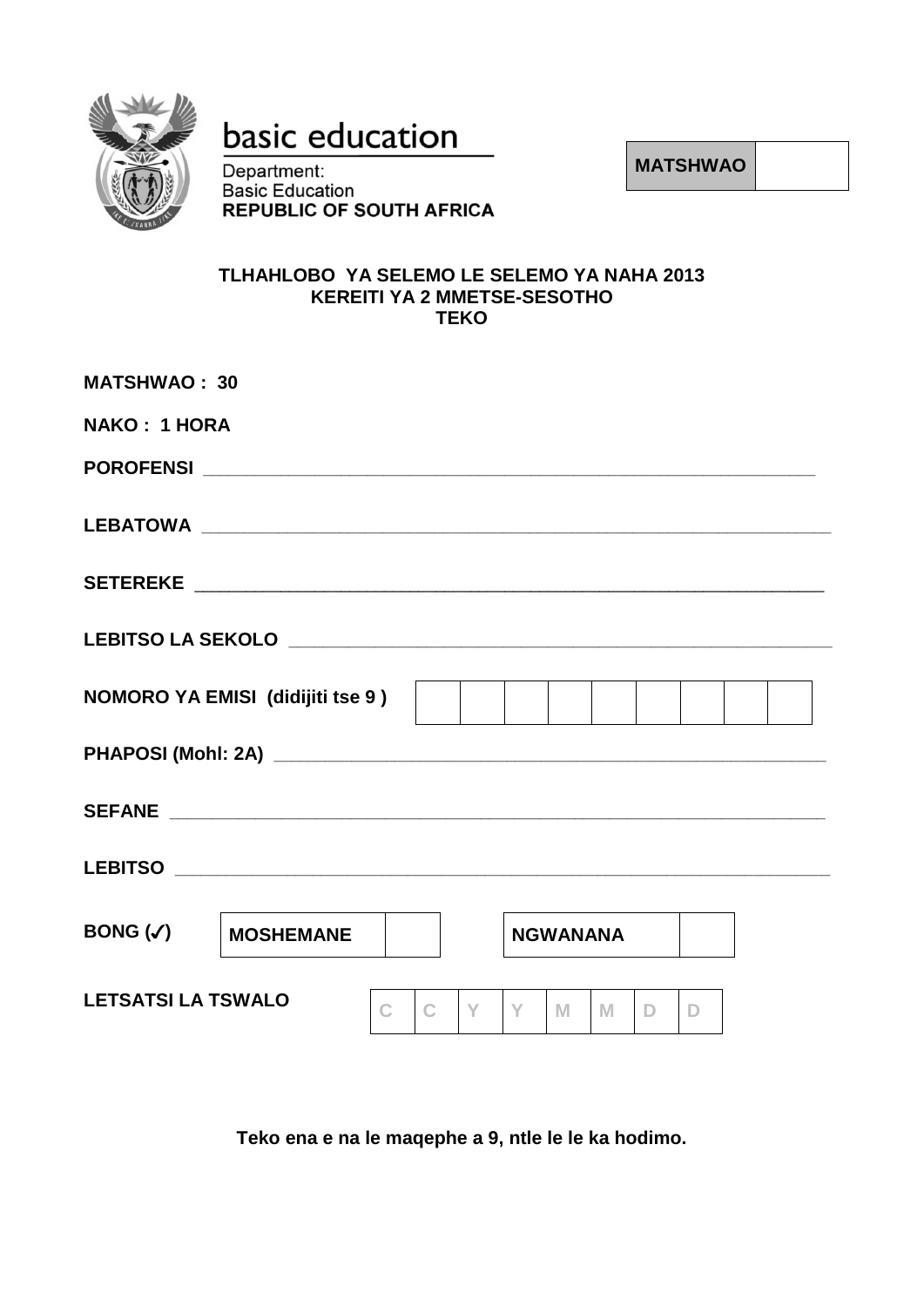### Ditaelo ho mosuwe

- 1. Balla baithuti dipotso butle ka lentswe le utlwahalang.
- 2. Bala potso habedi, ha baithuti ba ntse ba shebile dibukaneng tsa bona.
- 3. Ba fe nako ya ho ngola dikarabo ka bo bona, dibakeng tseo ba di filweng.
- 4. Hang ha ba qeta, tswela pele ho bala potso e latelang.
- 5. Latela tshebetso ena ho fihlela potsong ya ho qetela.
- 6. Baithuti ba se ke ba sebedisa khalekhuleitara.
- 7. Teko e na le matshwao a 30.
- 8. Nako ya teko ke metsotso e 60.
- 9. Etsa mosebetsi wa boitokisetso le baithuti.

### Mosebetsi wa boitokisetso

Kopanya 36 le 25

Karabo:  $36 + 25 = 61$  ha o sebedisa menthele/dipalo tsa hlooho

kapa

Karabo: ha o sebedisa mokgwa wa ho "qhaqholla".

| $36 + 25$           | kapa | $6 + 5 = 11$   |
|---------------------|------|----------------|
| $=$ 30 + 6 + 20 + 5 |      | $30 + 20 = 50$ |
| $=$ 30 + 20 + 6 + 5 |      | $36 + 25 = 61$ |
| $= 50 + 11$         |      |                |
| $= 61$              |      |                |
|                     |      |                |

kapa

Karabo: ha o sebedisa mokgwa wa ho kopanya o tswellang pele.

 $36 + 20 \longrightarrow 56 + 5 \longrightarrow 61$ 

O se sebedise mokgwa o "tsepameng"

## Teko e qala leqepheng le latelang.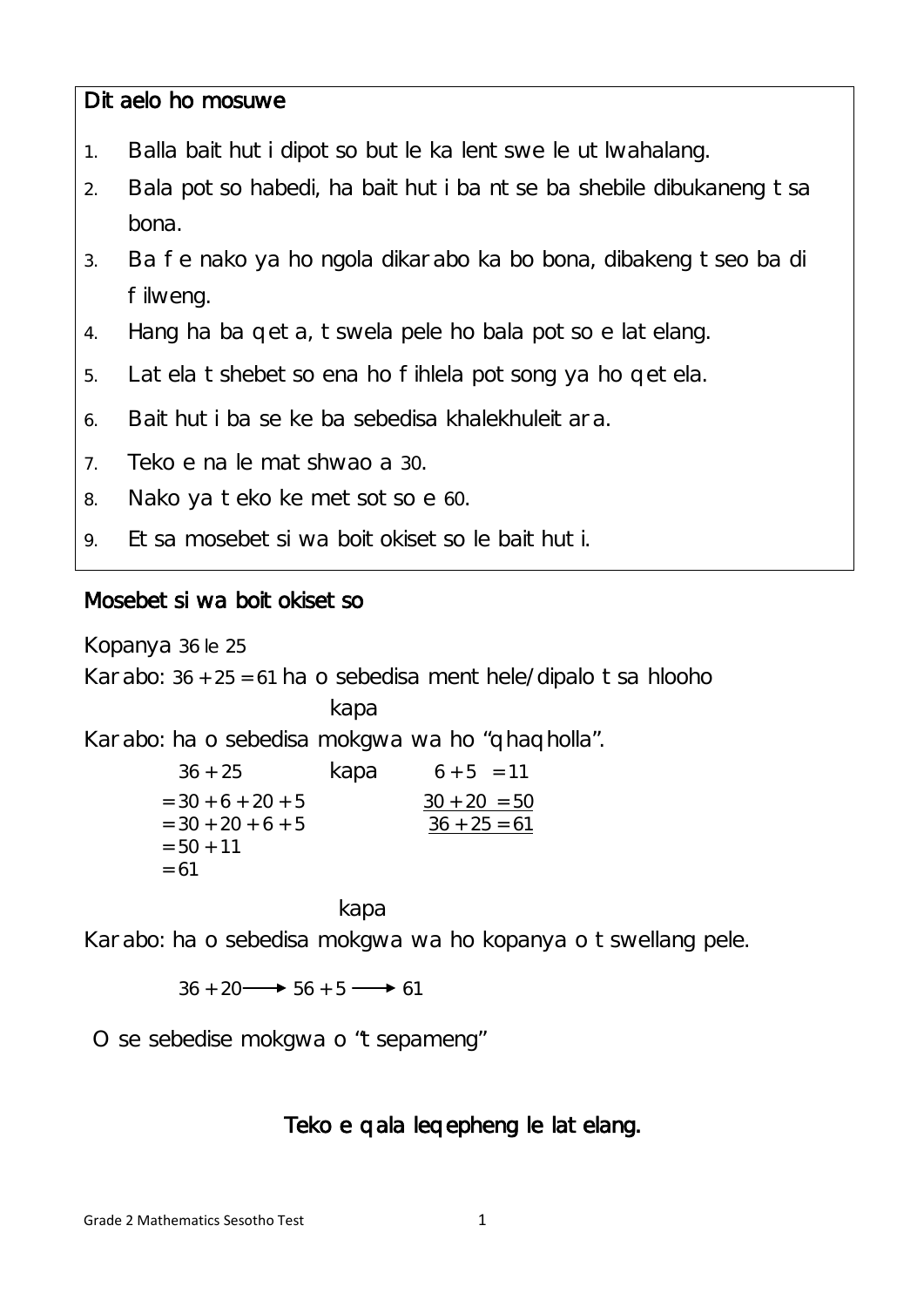1. Atolosa paterone e "iphetang" ya dibopeho.



2. Nyalanya setshwantsho sa 3-D ho ntho ya dibopeho tsa 2-D.



- 3. Ngola simbolo ya nomoro ya: Lekgolo mashome a mararo le metso e tsheletseng. \_\_\_\_\_\_\_\_\_\_\_
- 4. Ngola lebitso la nomoro: 38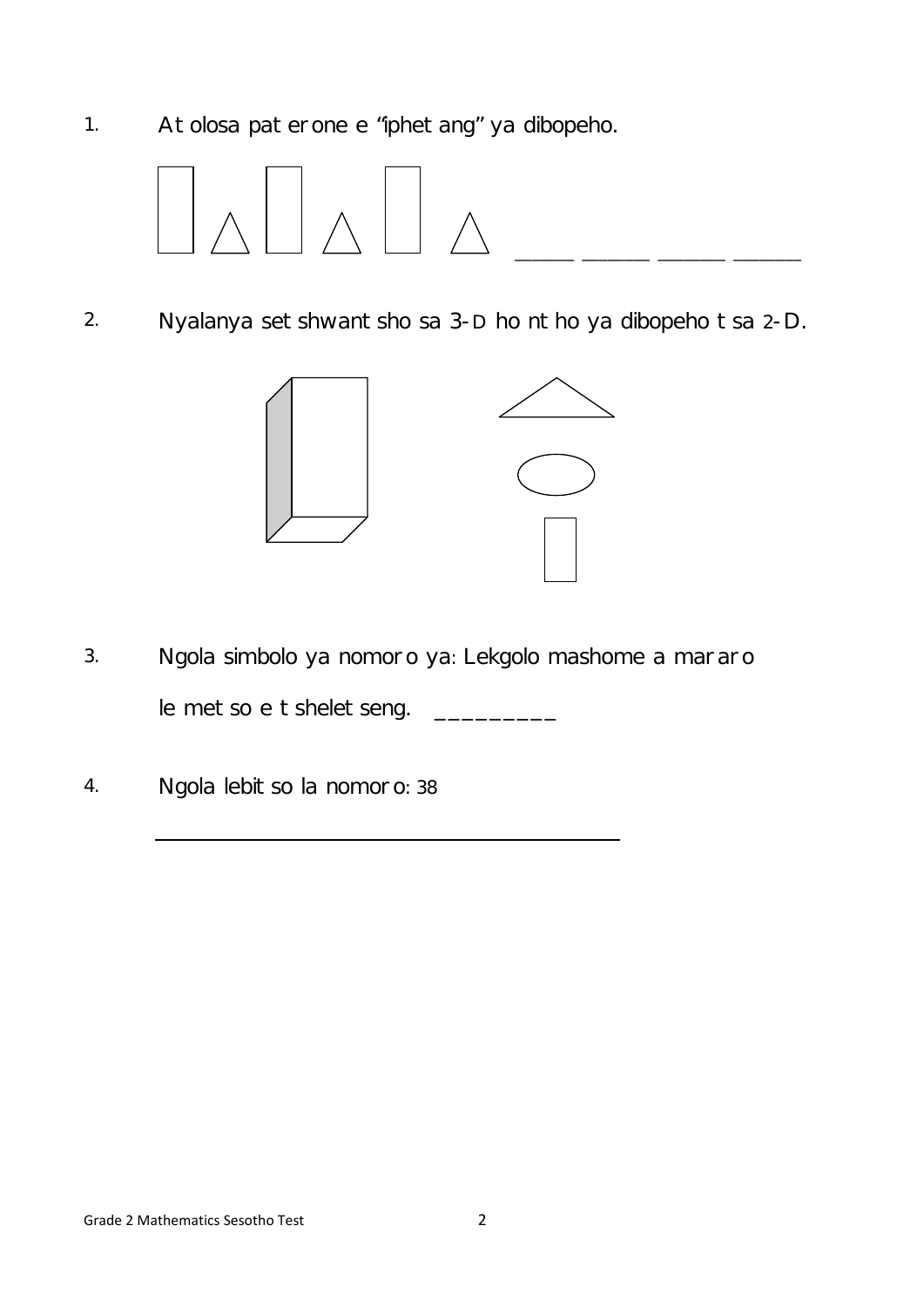

6. Etsa sedikadikwe tlhakung eo sebopeho sa kotara e le nngwe se fifaditsweng.



7. Ngola dinomoro tseo o di filweng ho tloha ho e nyenyane ho isa ho e kgolo.

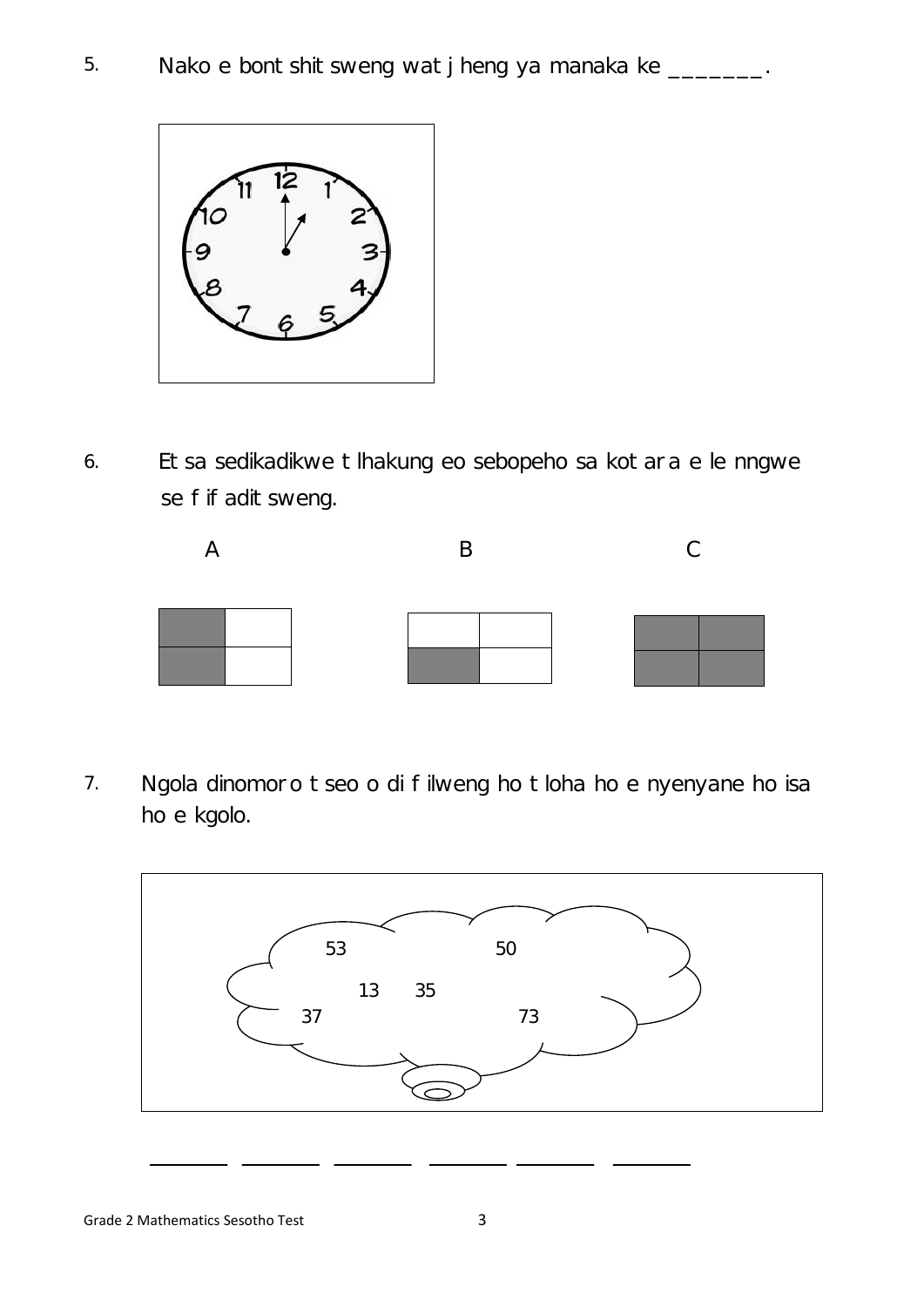- 8. Etsa sedikadikwe tlhakung ya karabo e nepahetseng. Haeba  $57 - 29 = 28$  ka hoo  $28 + 2 = 57$ A B C D 26 27 28 29
- 9. Tshwaya ka "v" lebokoseng le nepahetseng polelong e ka tlase.



Setshelo sa dijo se ka thella. theteha.

10. Etsa mola o le mong wa molahare sebopehong sena:

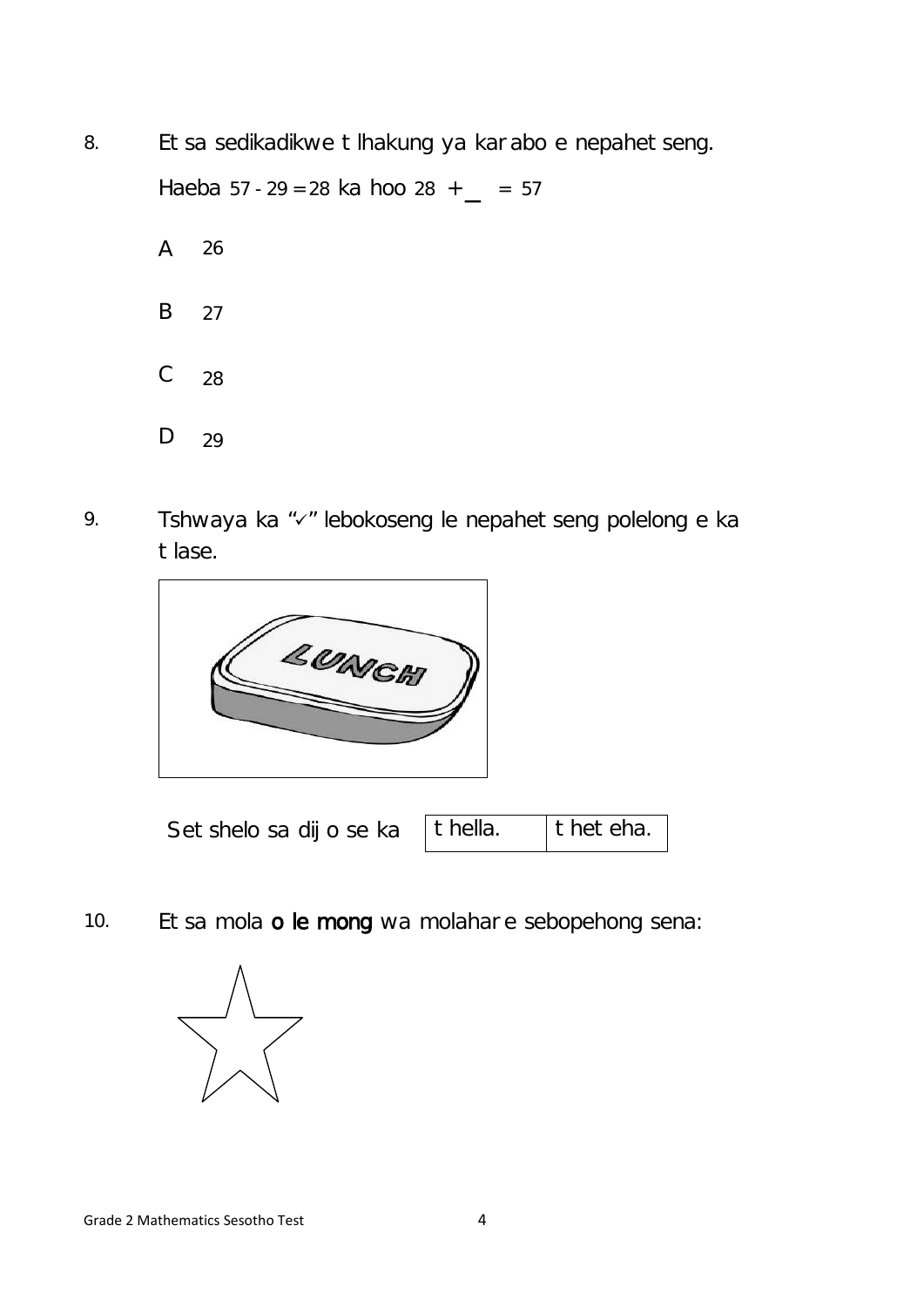11. Qetella dipaterone tse latelang tsa dinomoro:

11.1 58; 55; 52;  $\frac{1}{\sqrt{1-\frac{1}{\sqrt{1-\frac{1}{\sqrt{1-\frac{1}{\sqrt{1-\frac{1}{\sqrt{1-\frac{1}{\sqrt{1-\frac{1}{\sqrt{1-\frac{1}{\sqrt{1-\frac{1}{\sqrt{1-\frac{1}{\sqrt{1-\frac{1}{\sqrt{1-\frac{1}{\sqrt{1-\frac{1}{\sqrt{1-\frac{1}{\sqrt{1-\frac{1}{\sqrt{1-\frac{1}{\sqrt{1-\frac{1}{\sqrt{1-\frac{1}{\sqrt{1-\frac{1}{\sqrt{1-\frac{1}{\sqrt{1-\frac{1}{\sqrt{1-\frac{1}{\sqrt{1-\frac{1}{$ 

11.2 127; 131; 135;  $\frac{1}{\sqrt{1-\frac{1}{2}} \cdot \frac{1}{\sqrt{1-\frac{1}{2}} \cdot \frac{1}{\sqrt{1-\frac{1}{2}} \cdot \frac{1}{\sqrt{1-\frac{1}{2}} \cdot \frac{1}{\sqrt{1-\frac{1}{2}} \cdot \frac{1}{\sqrt{1-\frac{1}{2}} \cdot \frac{1}{\sqrt{1-\frac{1}{2}} \cdot \frac{1}{\sqrt{1-\frac{1}{2}} \cdot \frac{1}{\sqrt{1-\frac{1}{2}} \cdot \frac{1}{\sqrt{1-\frac{1}{2}} \cdot \frac{1}{\sqrt{1-\frac{1}{2}} \cdot \frac$ 

12. Boleng ba dijiti e sehelletsweng mola ho 53 ke \_\_\_\_\_\_

- 13. Qetella:
	- 13.1 34 habedi ke = \_\_\_\_\_ 13.2 Halofo ya 34 ke =



14. Tlatsa ka "e nyane ho" kapa "e kgolo ho" dipakeng tsa dinomoro ho etsa polelo e nepahetseng.

72 \_\_\_\_\_\_\_\_\_\_\_\_\_\_\_\_\_\_\_ 27

15. Qetella daekeramo ya phallo:

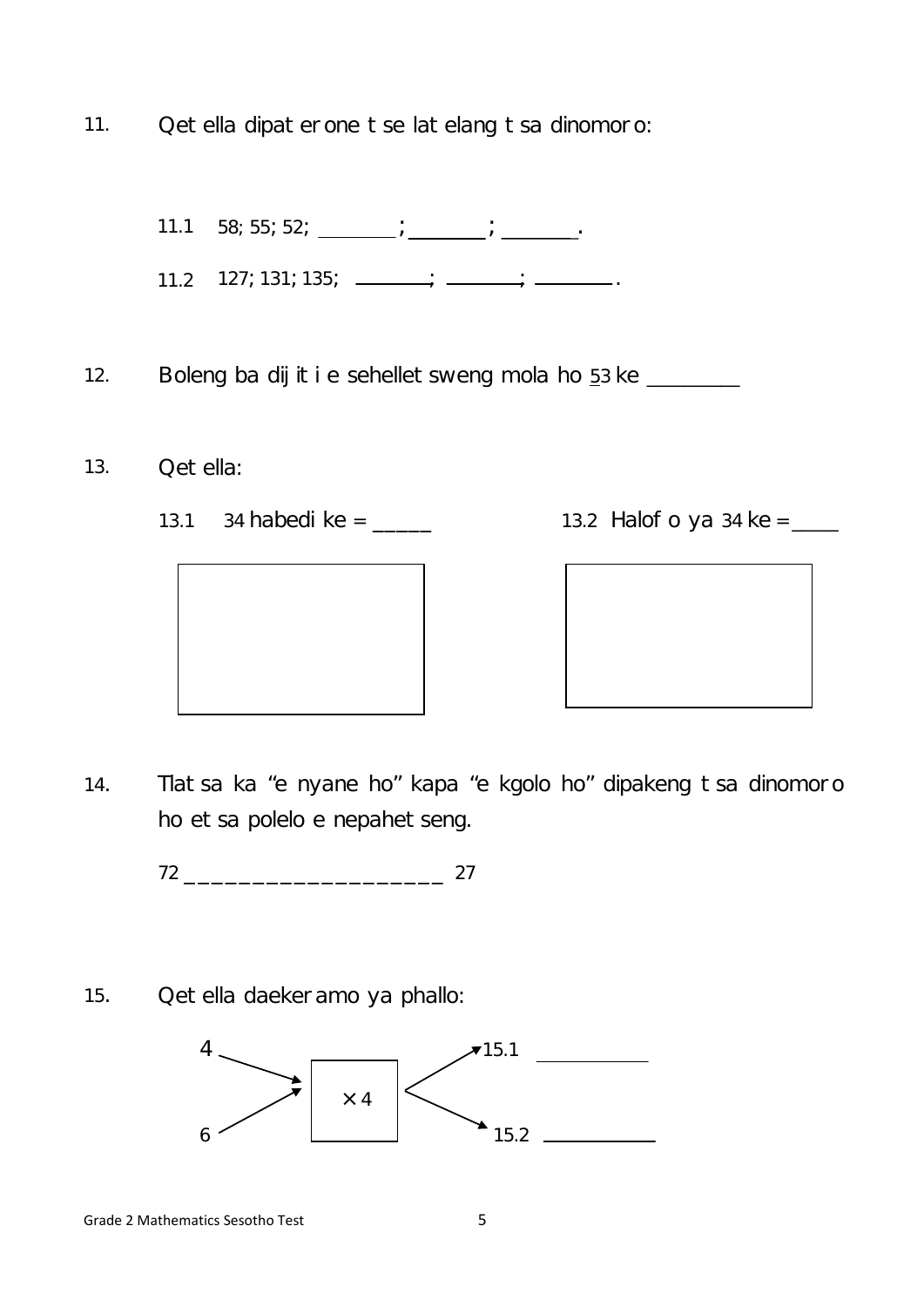16. Tlatsa ka letshwao le nepahetseng ho netefatsa nomoro polelo



17. Etsa sedikadikwe nthong e bobebe ho feta tse ding.



18. Arolela banana ba 3 dibolo tse ka tlase ka ho lekana mme o bolele hore ho sala dibolo tse kae.

 $\mathbf G$ 



Ngwanana ka mong o fumana dibolo tse \_\_\_\_\_\_ mme ho sala tse \_\_\_\_\_.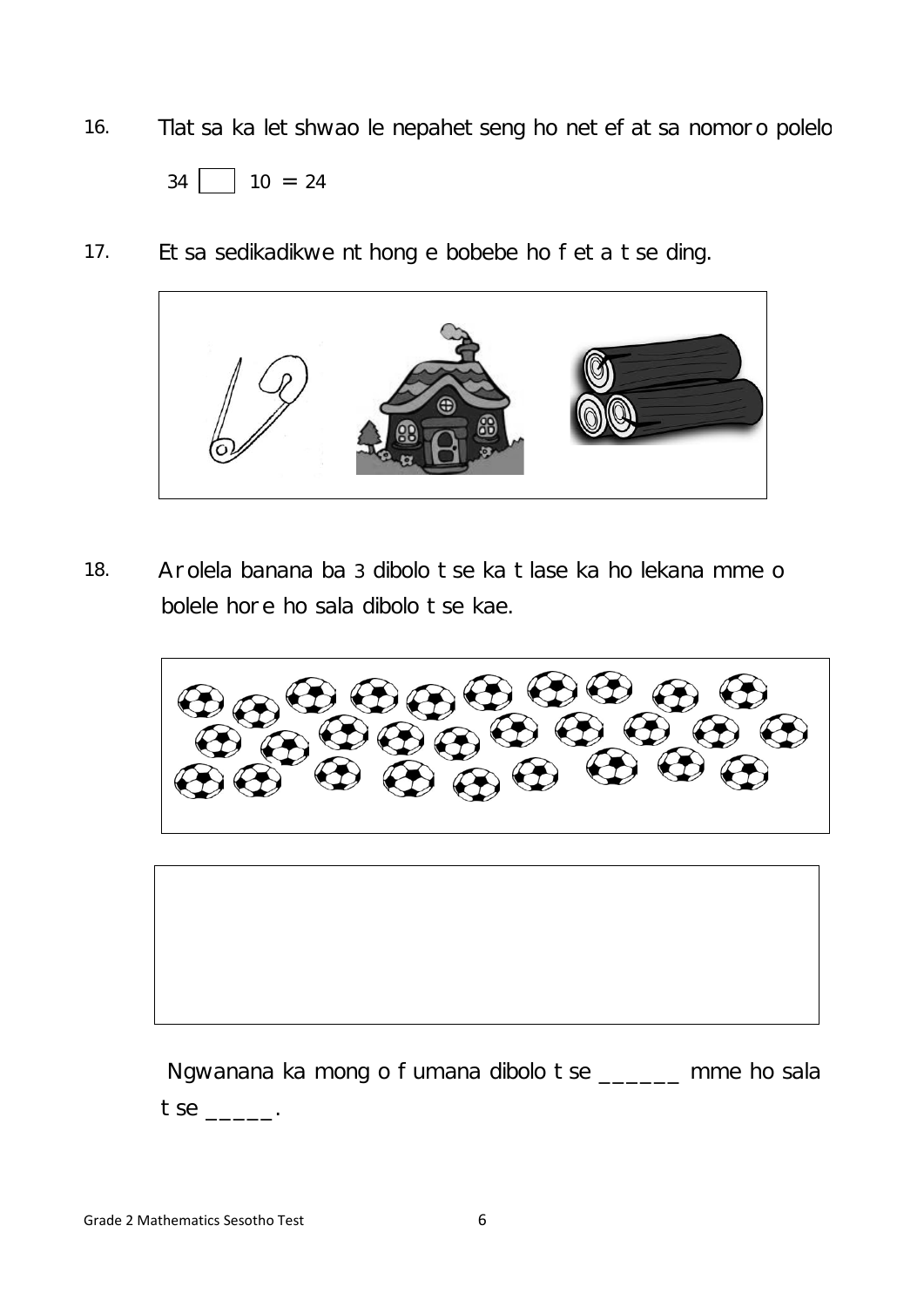19. Mola ka mong o botlolong o metha kgaba e le nngwe ya lebese. Ke dikgaba tse kae tse hlokehang ho tlatsa botlolo?



Palo ya dikgaba tsa lebese ke = \_\_\_\_\_\_\_\_\_\_\_.

20. Qetella tafole ena:

| Ke na le            | Ke reka |                    | Tj hentj he ya ka ke |
|---------------------|---------|--------------------|----------------------|
| R <sub>5</sub> ,00  | ka      | R <sub>2</sub> ,00 | R                    |
| R <sub>20</sub> ,00 | ka      | R <sub>5</sub> ,00 | R                    |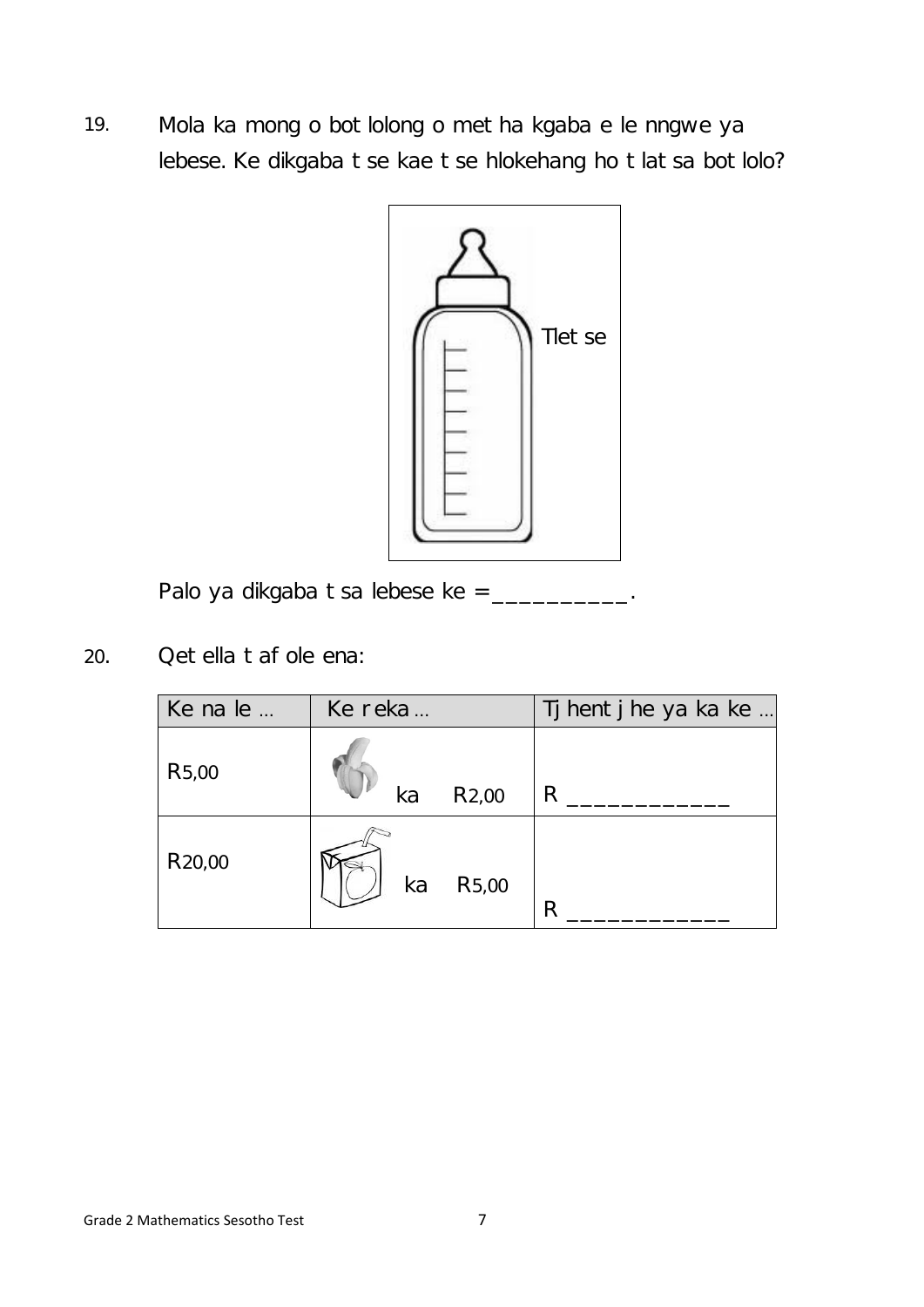21. Qetella: Ho na le dikgutlotharo tse \_\_\_\_\_\_ daekeramong e ka tlase.



22. Tafole e na le maoto a 3.



Qetella: ditafole tse 7 di na le maoto a \_\_\_\_\_\_\_.